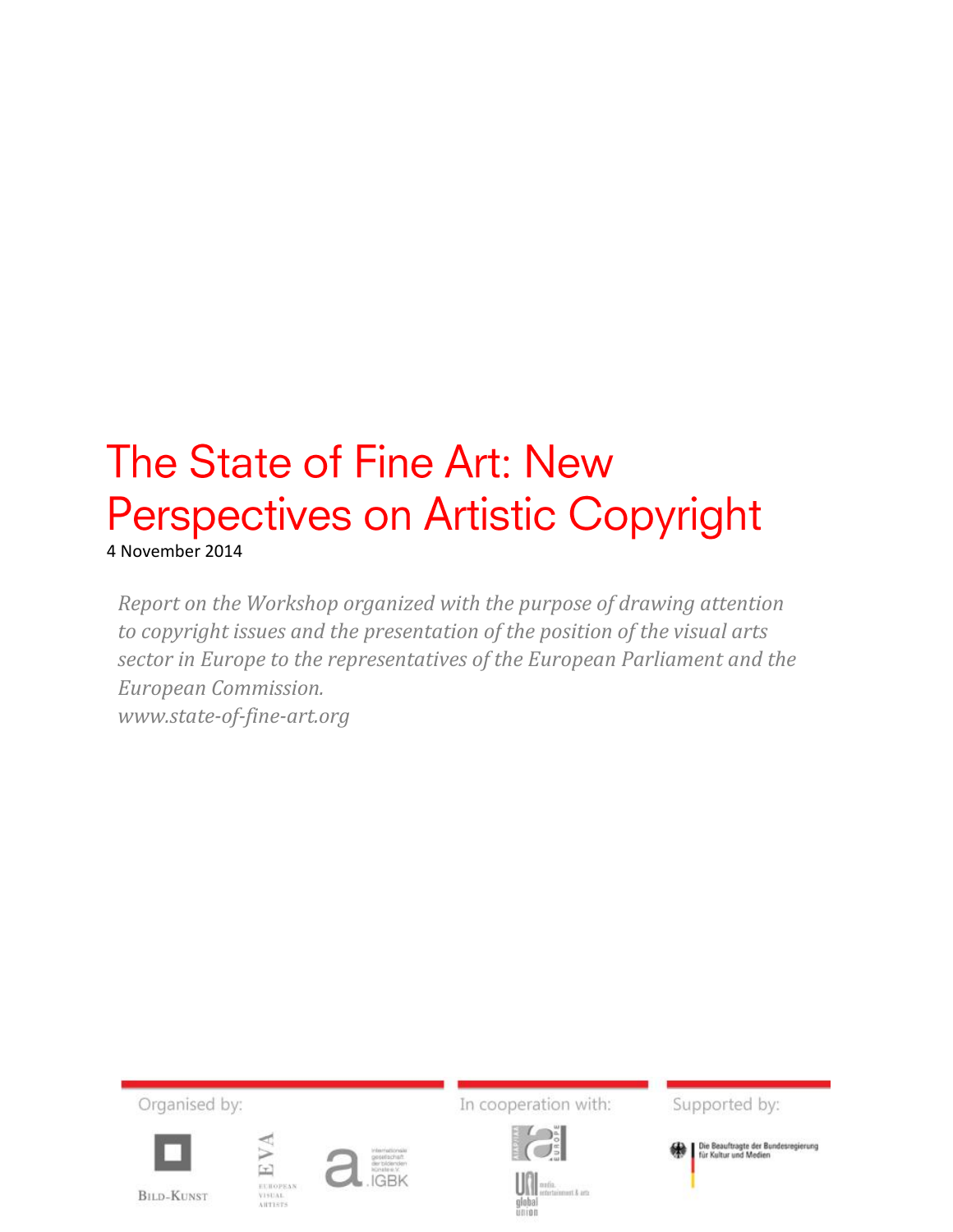# Contents

| Guest speeches and the contract of the contract of the contract of the contract of the contract of the contract of the contract of the contract of the contract of the contract of the contract of the contract of the contrac | - 1 |
|--------------------------------------------------------------------------------------------------------------------------------------------------------------------------------------------------------------------------------|-----|
|                                                                                                                                                                                                                                | 2   |
|                                                                                                                                                                                                                                | -2  |
|                                                                                                                                                                                                                                | 2   |
| Private Copy Remuneration                                                                                                                                                                                                      | -3  |
| User generated content and ISP Responsibility __________________________________                                                                                                                                               | 3   |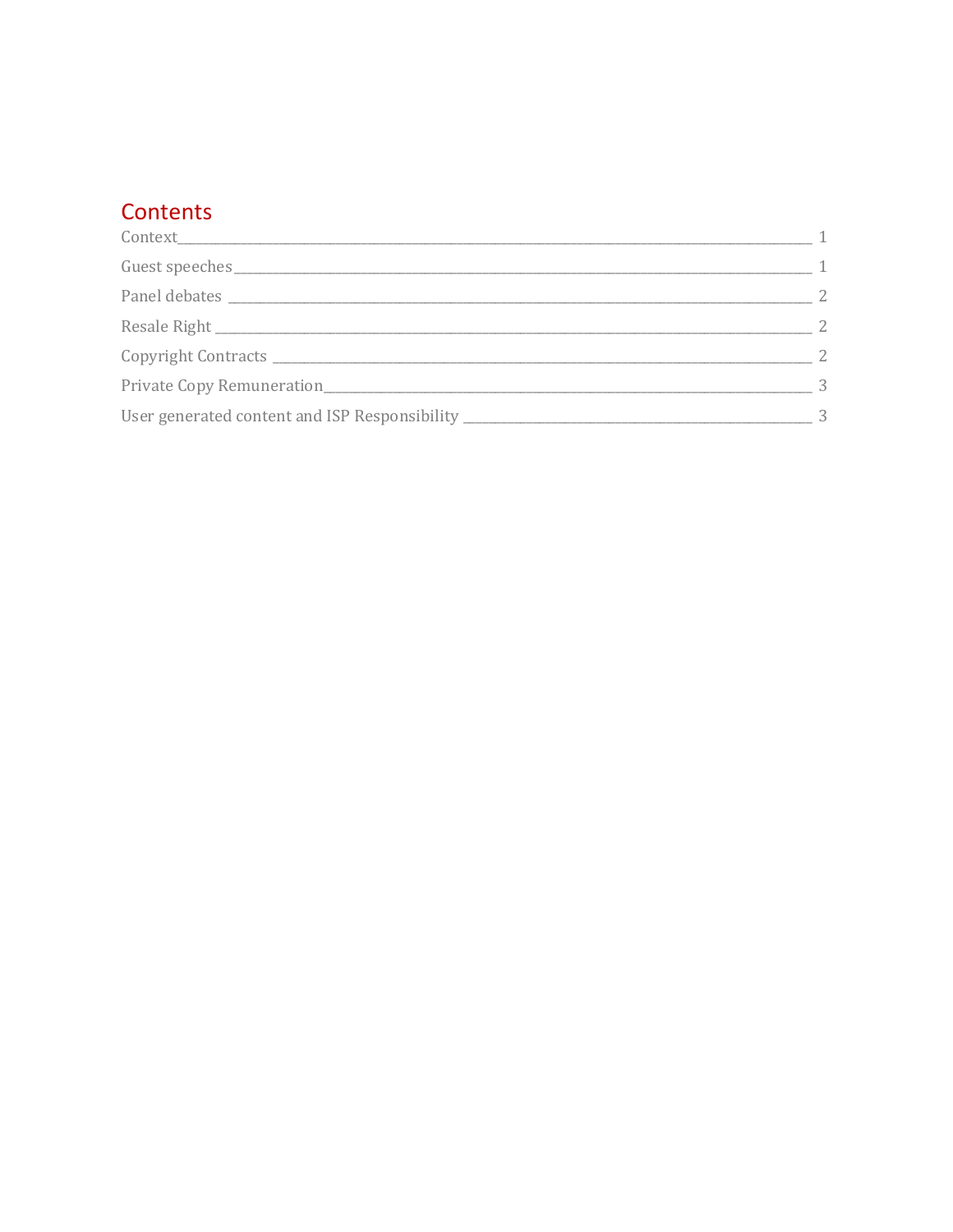### <span id="page-2-0"></span>**Context**

The digital economy is failing to uphold copyright for artists, allowing their works to be copied easily and only providing meagre royalties, according to top level representatives at a major meeting in Brussels on November 4.

The international symposium, **'The State of Fine Art – New Perspectives on Artistic Copyright'**, heard a range of artists, officials, experts and representatives explain how the internet and other new information technologies had eroded copyright protections for most artists.

The symposium was organized under the patronage of **Helga Trüpel (MEP)** by the **VG Bild-Kunst** (Collecting Society for the Visual Arts), the **Internationale Gesellschaft der Bildenden Künste** (IGBK, International Association of Art in Germany), **European Visual Artists** (EVA) in cooperation with **EuroMEI** and the **International Association of Art** (IAA) **Europe**.

#### <span id="page-2-1"></span>Guest speeches

In his welcoming speech **Werner Schaub**, speaker of the IGBK Board and member of the Executive Board VG Bild-Kunst, emphasized that for the first time, European collecting societies and artists' organizations in the field of the visual arts took joint action at the European level.

Czech **MEP Pavel Svoboda**, who is the chairman of the **European Parliament Committee on Legal Affairs**, underlined the importance of the EU's 2001 Resale Right Directive aimed at ensuring artists receive royalties on their works when these are resold. "*I am personally attached to principles behind this, for remuneration and cultural recognition,"* he said, adding that the Parliament was looking for a closer relationship with stakeholders in the art world. Svoboda quoted Jean Monnet, who said, "If I had to do it again, I would first start through culture", and the U2 singer Bono, who said recently, "Europe is a thought that needs to become an emotion."

As for his own role, Svoboda said the Parliament's Legal Affairs Committee was well aware of the contribution of fine arts and artistic creation to culture. "*Be sure that private copying is something we are attached to very much. I promise that we will do our utmost in this legislature to support artists for fair remuneration,"* Svoboda said.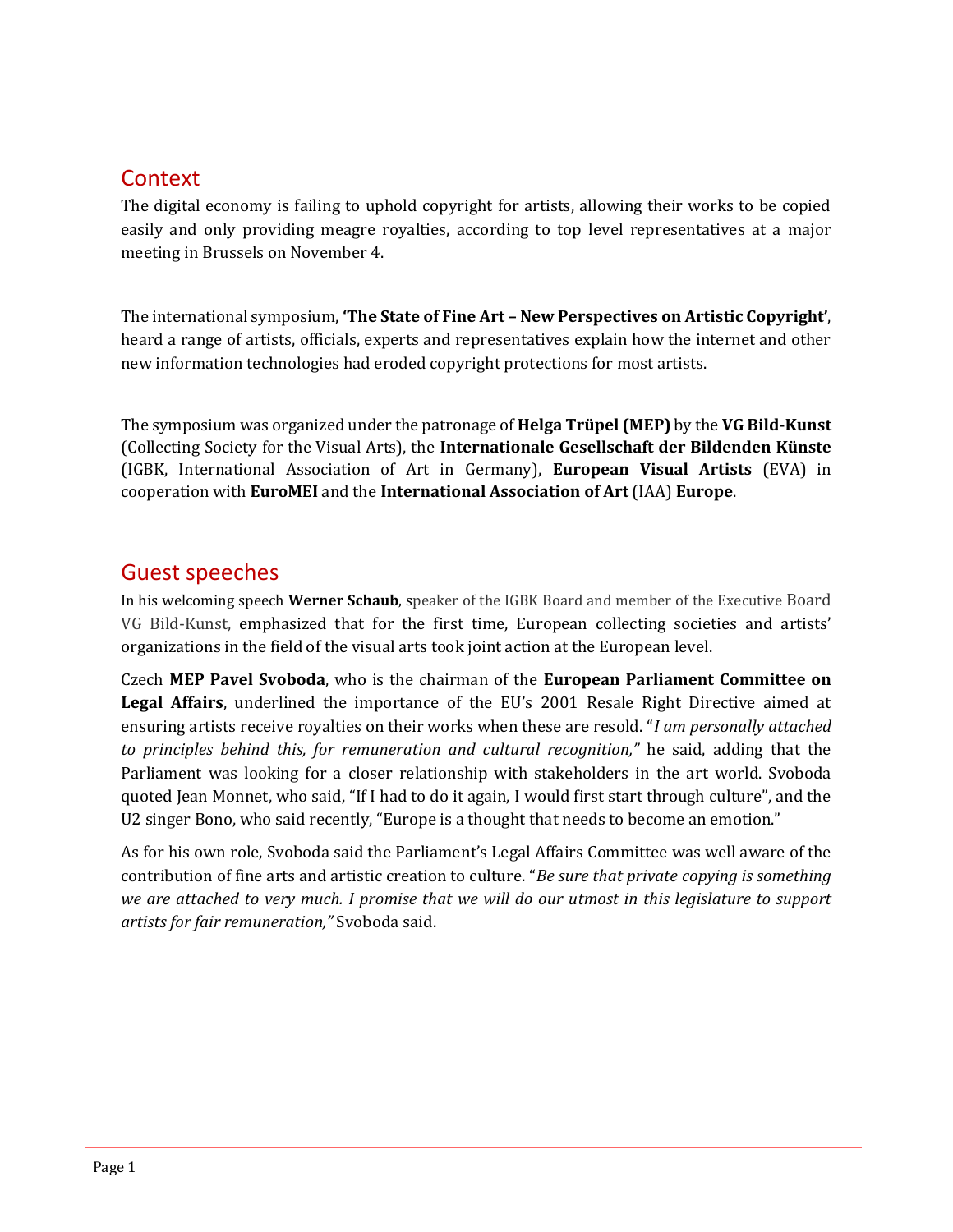# <span id="page-3-0"></span>Panel debates

# <span id="page-3-1"></span>Resale Right

During the panel debate on resale rights, there was concern about whether the other countries would agree measures to ensure artists receive royalties akin to those in place in the EU. **Marie-Anne Ferry-Fall**, the director of the French visual arts Collecting Society **ADAGP**, noted that the principle of the resale right did not have same global support as other copyright principles. *"The problem with the resale right is that it is a reciprocal right – the country of origin has to recognize it. Unless that is the case, it cannot be given,"* said Ferry-Fall, who is also President of **European Visual Artists (EVA)**. Although neither the US and China – two massive art markets – have agreed the right, she felt they were both moving in that direction*. "It would be wonderful if this could happen. The world would be a much better place for visual artists,"* she said.

**Martin Leskovjan**, a lawyer for the Czech Collecting Society for resale right **GESTOR** and founder of **Fair Art**, which provides legal services for artists, said one of the challenges is to ensure legislation keeps pace with innovation. *"New or unusual forms of art, like street art or video art, are sometimes difficult to define as visual art,"* he said. But Leskovjan said artists were now using new tools to ensure fair payment, and mentioned a technology called **BlockChain**, which he described as the art world's BitCoin. *"This helps with transfer of ownership of art, and the payment of royalties – and not just for art professionals like art galleries and auction houses. It is also efficient, and helps the fight against forgery,"* he said.

# <span id="page-3-2"></span>Copyright Contracts

The panel on copyright contracts revealed how precarious business can be for artists struggling to make a living with their work, and how they are pressured to waive licensing rights. **Ariane Joachimowicz**, a media and copyright lawyer in Brussels, pointed out that most artists are in a weak negotiating position, and just accept what is imposed on them. *"The royalties are usually outrageously low for entire world and duration of copyright,"* she said. "Also, artists don't fight for their rights – they just accept them."

**British photographer Martin Beckett** described the problems freelancers are confronted with when negotiating copyright contracts*. "We are actually being crushed by corporations, crushing the very lifeblood from the creative community. It is not working for us,"* he said. Beckett, a former president of the International Council of Creators of Graphic, Plastic and Photographic Arts (CIAGP), noted that most work for publishing companies is done for a low fee, and artists usually made money from reselling when publication has finished with it – but this right has now been denied. The situation is made worse by competition rules denying photographers the right to collectively bargain. *"It is a very difficult situation to be in. I'm not sure how to go forward. I feel like a dodo bird going down to the beach to welcome the incoming sailors,"* he said.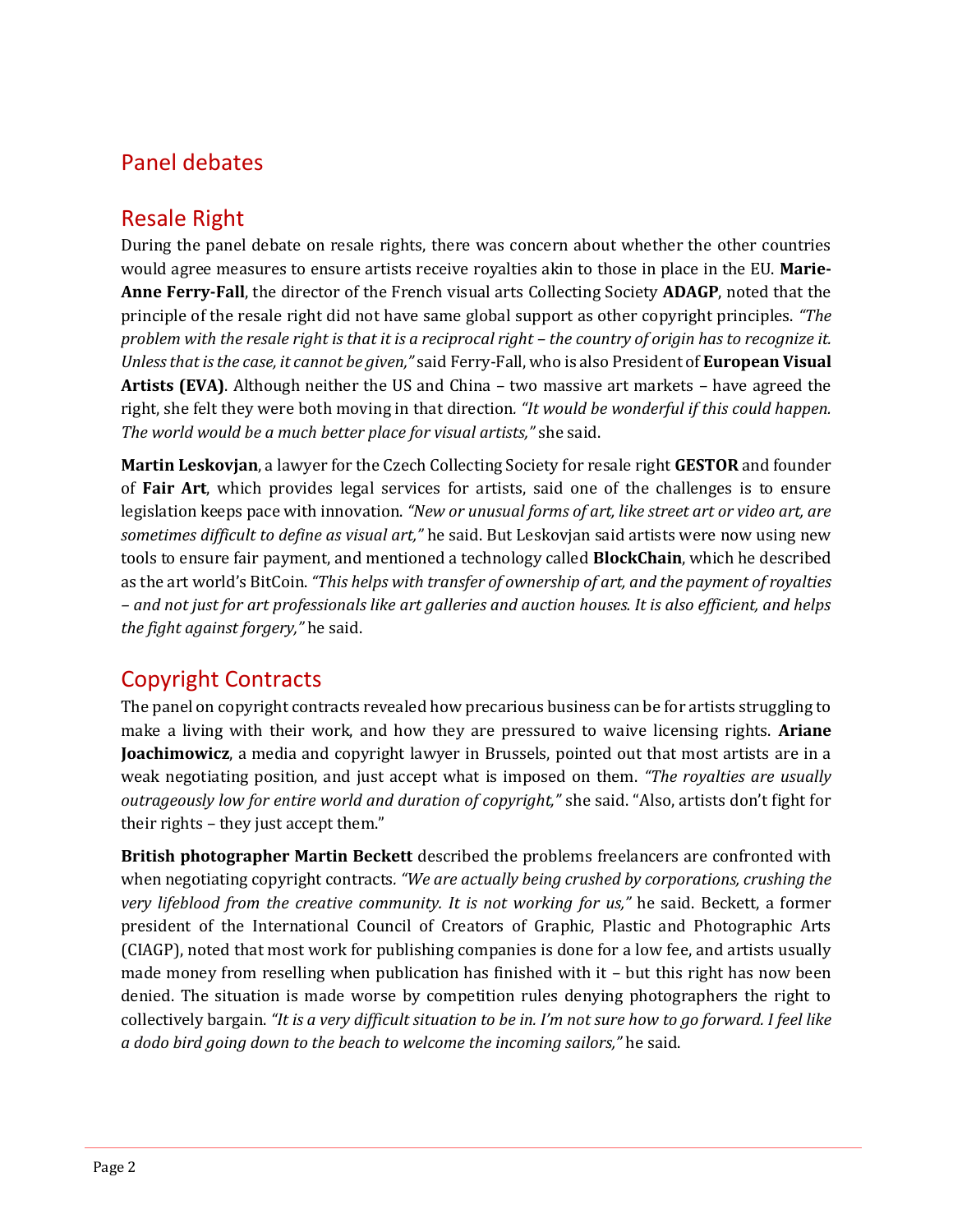**Anouk Siegelaar**, a copyright lawyer and legal advisor with the **Association of Dutch Designers**, said that although Dutch copyright laws give artists the right to decide where and when their work is used, the reality is different, especially for visual artists. "*Since most artists work on commission, they are dependent on clients,"* she said. *"Supply is abundant, anyone can call themselves a photographer and throw up a website, content is offered for free or taken easily. So publishers are more and more demanding, and call for waiving of rights. Nowadays you have to sign the waiver or the commission goes elsewhere."*

# <span id="page-4-0"></span>Private Copy Remuneration

Private copy remuneration, another income source for artists, was debated in the third panel, with **Anke Schierholz** of the German visual arts Collecting Society**, VG Bild-Kunst**, explaining how this is under threat from industry, which collects the levy from sales of equipment that can be used to copy. *"The Hewlett-Packards of the world are actively lobbying to have this levy removed,"* she said. *"Manufacturers and importers of devices that pay the levy are attacking this. This is outrageous and an arrogant attitude towards artists. This issue is complicated by new platforms like Netflix, Spotify and cloud computing, where there is no additional copying, but licensing is needed.*

In the field innovative technologies, **Marie-Anne Ferry-Fall** made a comprehensive presentation aimed at clarifying the hurdles authors have to face with respect to **3D Printing** technologies, and proving that this process, despite it being in a very early stage, also needs to take the author's rights into consideration. "*We are only at the beginning, but it is a phenomenon that we will follow closely in order to avoid having our sector set aside."*

**Carlos Sanz**, representing **EGEDA**, Spain's collecting society for audiovisual producers, related how a Spanish government decree in 2012 slashed the remuneration by removing the levy and only providing compensation through a fixed state fund. The result meant that remuneration fell from €115m in 2011 to €5m last year. *"We estimate €350m losses were incurred between 2012 and 2014,"* he said. *"Users pay twice, as the prices of devices have not fallen. Rightholders get much less compensation. The only winners are distributors and manufacturers, who are American, Chinese and Korean."*

# <span id="page-4-1"></span>User generated content and ISP Responsibility

The final panel looked at possible income streams from user generated content, for example when a song is used to accompany an individual's home video uploaded onto YouTube. **Gerhard Pfennig**, former head of **VG Bild-Kunst**, and **spokesman of Initiative Urheberrecht**, the German artists' copyright forum, said most of these issues are small and easily solvable. *"Since most of such uses happen on social networks, the best way to solve it is to charge the Internet service provider a fee for the use of protected content by the consumers,"* he said, noting that newly confirmed EU Digital Economy Commissioner Günther Oettinger had already suggested such a fee, or *'Google tax'*.